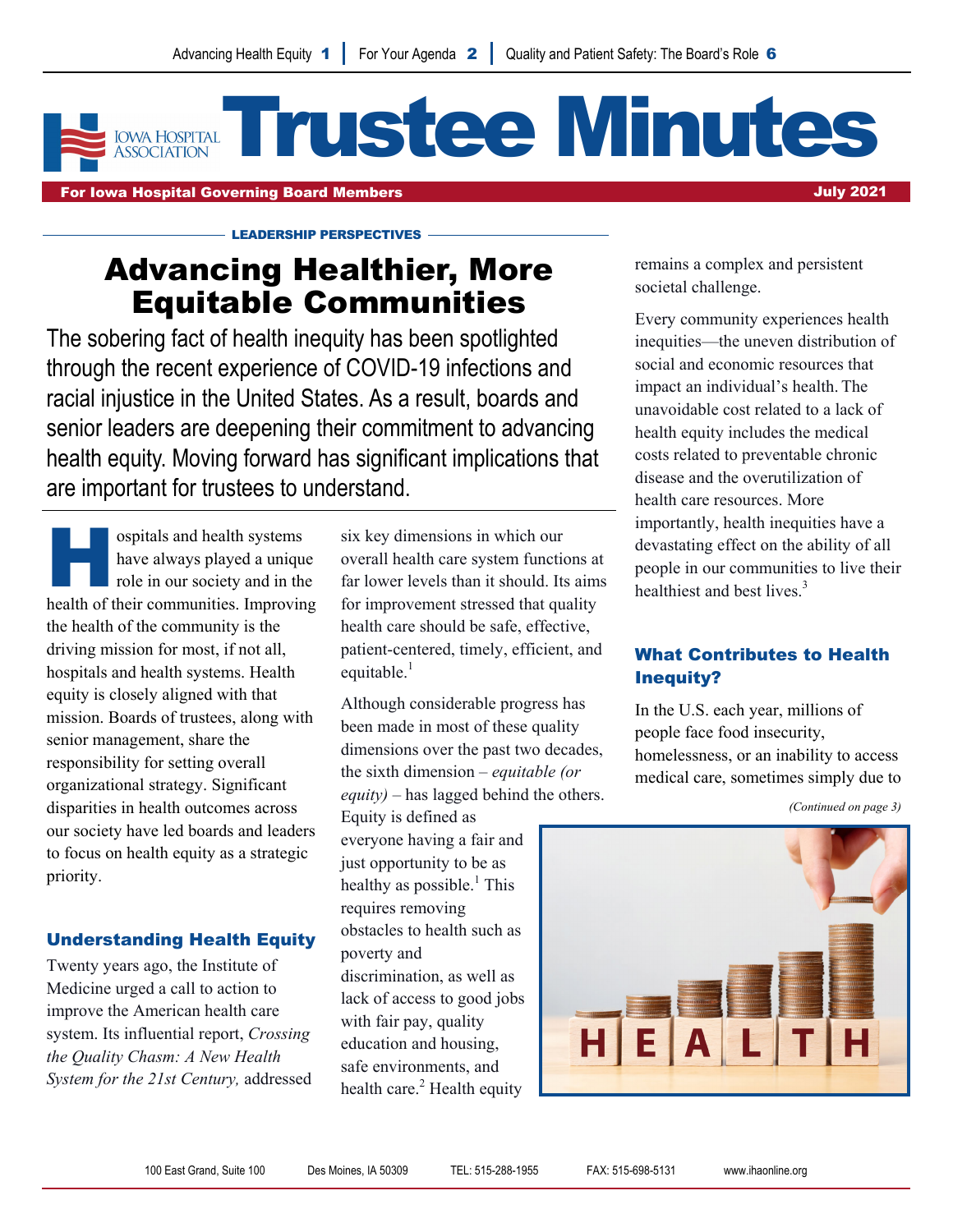# FOR YOUR AGENDA

#### Telehealth, EMS and election law wins in 2021 legislation session

IHA's government relations team celebrated several wins during the 2021 legislative session that wrapped up in early May. IHA advocated for a variety of issues including telehealth parity, EMS services as an essential service and election laws affecting public hospital trustee candidates.

Half of Iowa's hospitals are public hospitals, governed by either a city or county, so changes in candidate filing deadlines affect IHA members statewide. In this year's legislative session, IHA successfully achieved a permanent change to the filing deadline for trustees serving on public hospital boards. Work on this issue began in 2020 after a bill had passed in the previous session that moved the filing deadline for candidates, including public hospital trustee candidates, to March rather than the usual deadline closer to the general election. In 2020, IHA successfully advocated to temporarily move the candidate filing deadline back to the fall. With the passage of Senate File 568 this year, the filing deadline permanently returns to 69 days before the general election.

Gov. Kim Reynolds signed Senate File 619, which included requirements for telehealth mental health services to be provided at the same payment rate and in the same manner as if the service were provided in person. The bill also shifted funding for mental health services from the mental health and disability regions to the state general fund.

IHA also was pleased Senate File 615, which eases the process for declaring emergency medical services an essential service, passed this session. Now, city councils, EMS district trustees or county boards of supervisors can declare EMS an essential service without first being petitioned by voters. The bill also extends the sunset period for counties, with the 11 most-populous counties having 10 years and the remaining counties 15 years.

IHA encourages you and all hospital advocates to continue building relationships with legislators in the interim. These months are a good time for you to connect. Let your state senators and state representatives know the impact of legislative proposals on your community. **To learn more about how you can better advocate for Iowa's hospitals, go to IHA's website at www.IHAOnline.org, click the Advocacy tab and click Advocacy Resources.**

#### IHA Annual Meeting to offer governance sessions

The IHA Annual Meeting, Shaping the Future of Health Care, is virtual again this year providing easy and convenient access for members during and after the meeting. Each day of the annual meeting will begin with keynotes:

- Sal Giunta, Medal of Honor recipient and Iowa native.
- Jane Pauley, host of CBS Sunday Morning.
- Ben Hammersley, contributing editor of WIRED Magazine.

Further, you will have the chance to participate in breakout sessions designed for trustees, including two that will help you lead your organizations into a post-pandemic world:

- *Is Your Board Ready for What's Next? Kimberly Russell, FACHE, CEO, Russel Advisers, Omaha, Nebraska*. This session will identify and explore questions for board deliberation in the context of the post-pandemic era.
- *Executive Leadership Development Through Improved Self-awareness Don Varnum, MBA, Executive Coach, Varnum Group, Ankeny.* This session will provide a deeper understanding of ways to continually develop your self-awareness, understand your blind spots and improve culture in your organization.

Keep up to date with the latest announcements about the 2021 annual meeting by visiting **https://www.ihaonline.org/education/ihaannual-meeting/.** 

#### Register for IHERF Swinging for Scholars

After a year off, IHERF's 14<sup>th</sup> Annual Swinging for Scholars golf event is back on Thursday, Sept. 2. The event will look a little different this year but will still give you the chance to recognize IHERF scholarship recipients and enjoy a day out on the beautiful fairways of the Tournament Club of Iowa.

Brunch will kick off the day followed by a recognition ceremony for scholarship recipients. New to the agenda this year will be the IHA all-district meeting. IHA Board Chair Jason Harrington and IHA President and CEO Kirk Norris will present the IHA joint boards retreat summary and IHA's 2021/2022 strategic direction. Golf will begin at 11:30 am followed by dinner and golf awards at 5 pm.

Registration is \$150 for individuals and \$550 for a foursome. Hospital sponsorships of \$1,000 include meals, green fees, golf cart and the registration for a foursome.

For more information about Swinging for Scholars and the all-district meeting, visit **https://www.ihashare.org/events/IHERF2021.pdf.**

#### Do you have ideas for future issues of Trustee Minutes?

Our goal is to provide you with the information and knowledge you need to lead your hospitals forward in today's rapidly changing environment. Tell us what you think, and what you'd like to see in future issues*.* Write or call: Craig Borchard,100 E. Grand Ave, Suite 100, Des Moines, IA 50309, 515-288-1955, BorchardC@ihaonline.org.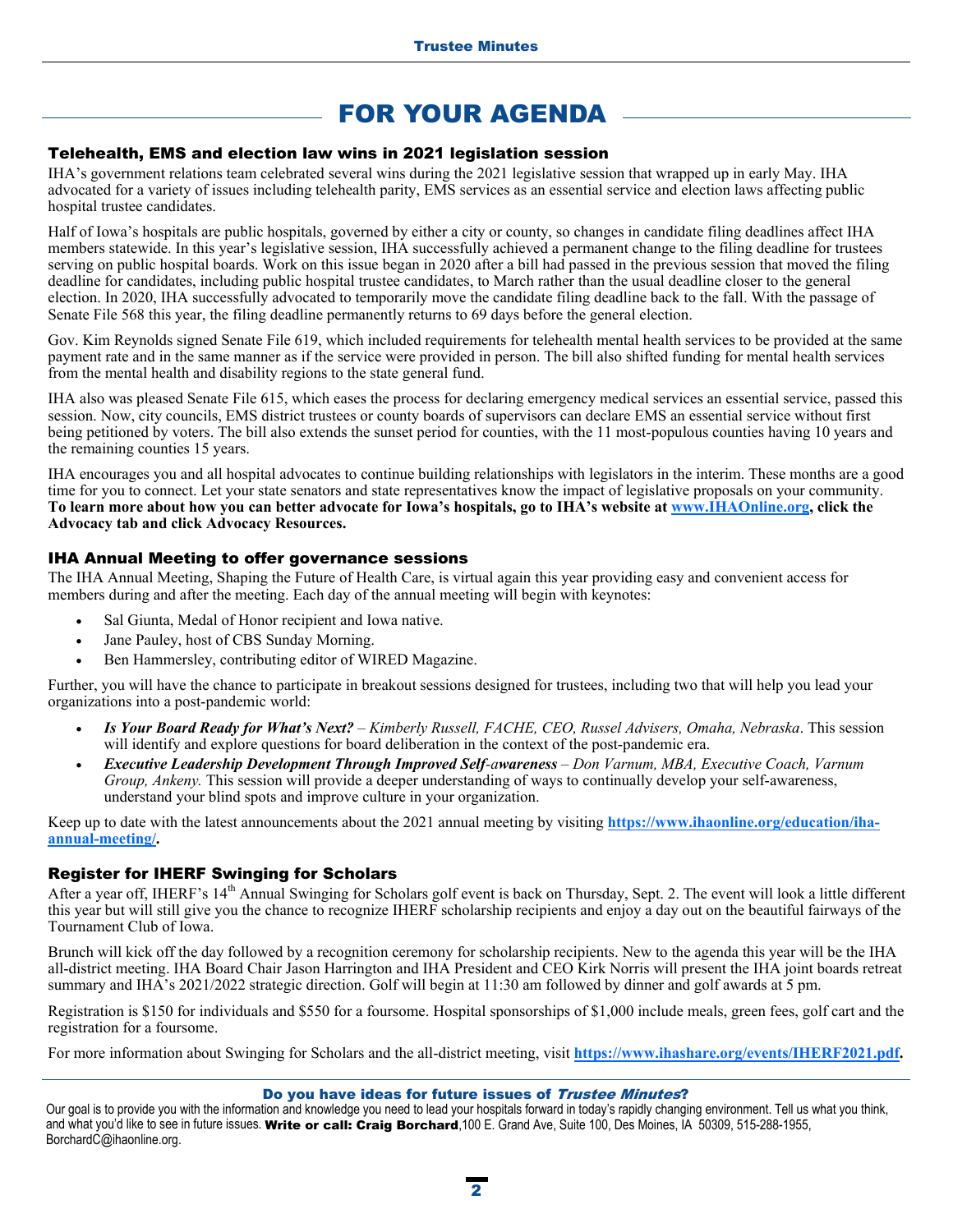# The Board's Role in Advancing Health Equity

Four Leadership Actions for Hospitals and Health Systems

#### **Establish Strategic Intent**

Mission, values and strategic priorities should reflect a strong commitment to health equity and addressing disparities. Use existing strategic initiatives as "touchstones" for moving forward.

#### **Lead through Collaboration**

Collaboration is essential to effectively addressing health equity. Move beyond the "four walls of the hospital" for greater impact. Engage trustees as ambassadors for building relationships with public health and community-based organizations.

#### *(Continued from page 1)*

lack of transportation. For the elderly on fixed incomes, the high price of prescriptions, vision care, or dental care may make it difficult for them to access needed services. Families may lack health insurance or the ability to navigate the health system due to language barriers. Some communities live in what are termed "food deserts," lacking in available fresh fruits and vegetables, resulting in an overreliance on fast food. Social isolation or housing in areas where violence has become a regular occurrence also impacts overall health.

# How Much of a Problem are Disparities?

Although health inequity was identified as one of the top six issues by the Institute of Medicine back in 2001, the COVID-19 pandemic greatly



elevated the depth of the challenge. According to the Centers for Disease Control and Prevention (CDC), Black, Latino, and American Indian or Alaska Native people are disproportionately affected by COVID-19, often having three times the rate of hospitalization and double the death rates as their white counterparts. This disparity was demonstrated in a widespread manner that spans the country, throughout hundreds of counties in urban, suburban and rural areas, and across all age groups.<sup>4</sup>

Experts cite many possible reasons for disparities, including what are often referred to as **social determinants of health**, defined by the World Health Organization (WHO) as the circumstances in which people are born, grow up, live, work and age, and the systems put in place to deal with illness. $5$  Examples of social determinants that may have impacted

#### **Reflect, Understand and Learn**

Look both internally and externally to better understand inequities. Establish a culture of equity in which all staff and providers are motivated to address disparities. Learn from best practices and other organizations pursuing health equity.

#### **Ensure Meaningful, Measurable Goals**

Unless specifically measured, disparities in health care may go unnoticed. Equity should be a key part of quality improvement efforts and community outreach programs.

Source: governWell, 2020. www.governwell.net.

coronavirus infection rates include multi-generational or crowded housing, food insecurity, lack of health insurance, essential jobs that cannot be done remotely, and use of public transportation.

Some research demonstrates that up to 80% of health outcomes are driven by these social determinants. The American Hospital Association (AHA) adapted the World Health Organization definition in its framework to understand these important factors, which include housing, food, education transportation, violence, social support, employment, and health behaviors.<sup>6</sup>

## The Board's Leadership Role in Advancing Health Equity

Hospitals and health systems alone cannot address all the social determinants of health. However, they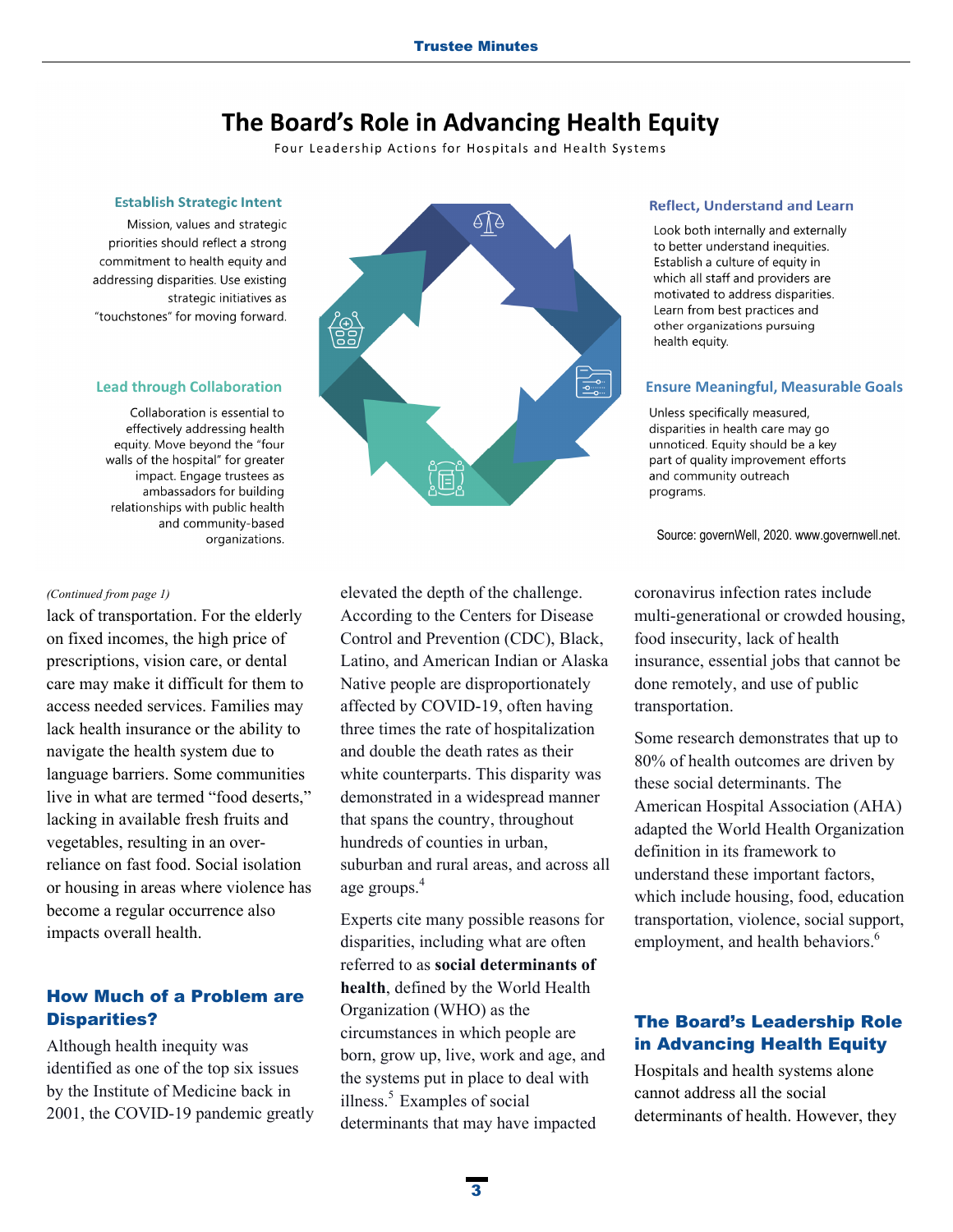can have a substantial impact. The specific approaches will vary greatly depending on the organization and the needs of the communities served.

How does the board promote and advance health equity? Boards, senior executives and clinical leaders set the mission, values and strategic priorities for the organization, playing a critical role in ensuring that health equity is in some way addressed, with defined improvement actions and metrics to measure progress.

#### *Conducting a Community Health*

*Needs Assessment.* An excellent place to start is with a community health needs assessment that many hospitals conduct every three years. This assessment is a federal requirement for all tax-exempt hospitals and requires the hospital to: define its community; identify and engage stakeholders; collect and analyze data; prioritize community health issues; document and communicate results; and plan and implement strategies to address these needs and evaluate progress.<sup>7</sup>

#### *Building a Deeper Understanding of*

*Needs.* Many hospitals use other tools, such as the *County Health Rankings and Roadmap,* to assist them in developing their triennial assessment.8 Information on a wide spectrum of variables, such as racial, ethnic, education, and language demographics of the community, along with data on factors such as average life expectancy, chronic disease rates, violence, substance abuse, obesity, food insecurity, tobacco use, poverty levels, and unemployment will help the hospital identify the most urgent unmet health needs in the community. Feedback from trusted community

## Health Equity: Questions for Board Consideration

- Is health equity a strategic priority for our hospital or health system?
- How does our board promote and advance health equity?
- Does our hospital or health system have strategies in place to partner with organizations that represent and serve diverse groups in our community?
- How is the diversity of the communities we serve reflected in our board's composition and the senior management team?
- Has a team from our organization met with community leaders to seek their advice on how to work together to address the health inequities in the communities we serve?
- Does our organization emphasize the importance of accurate, consistent, and systematic collection of data on patients?
- Does our organization monitor our patient population to properly care for and serve gender, racial, ethnic, language, religious, and socio-economic differences and needs?

stakeholders will also contribute to a deeper understanding of community needs.

The assessment will also identify potential partnership opportunities for the hospital in the community, such as with Federally Qualified Health Centers, county or city health departments, food pantries, homeless shelters, faith communities, and social service organizations.

*Equity Pledge.* Another example of a specific strategy that many hospitals have undertaken is the *#123forEquityPledge*—an initiative of the American Hospital Association and the Institute for Diversity and Health Equity. The pledge asks hospital and health system leaders to work to ensure that every person in every community receives high-quality, equitable and safe care. Hospitals and health systems that take the pledge can also report their specific actions, challenges, and results to share and learn from and with other organizations.<sup>9</sup>

*IHI Framework.* One approach to consider using is the Institute for Healthcare Improvement white paper, *Achieving Health Equity: A Guide for Health Care Organizations***.** 10 The framework provides five key components for health care organizations to improve health equity in the communities they serve:

- Make health equity a strategic priority.
- Develop structure and processes to support health equity at work.
- Deploy specific strategies to address the determinants of health on which the health care organization can have a direct impact.
- Decrease institutional racism within the organization.
- Develop partnerships with community organizations to improve health and equity.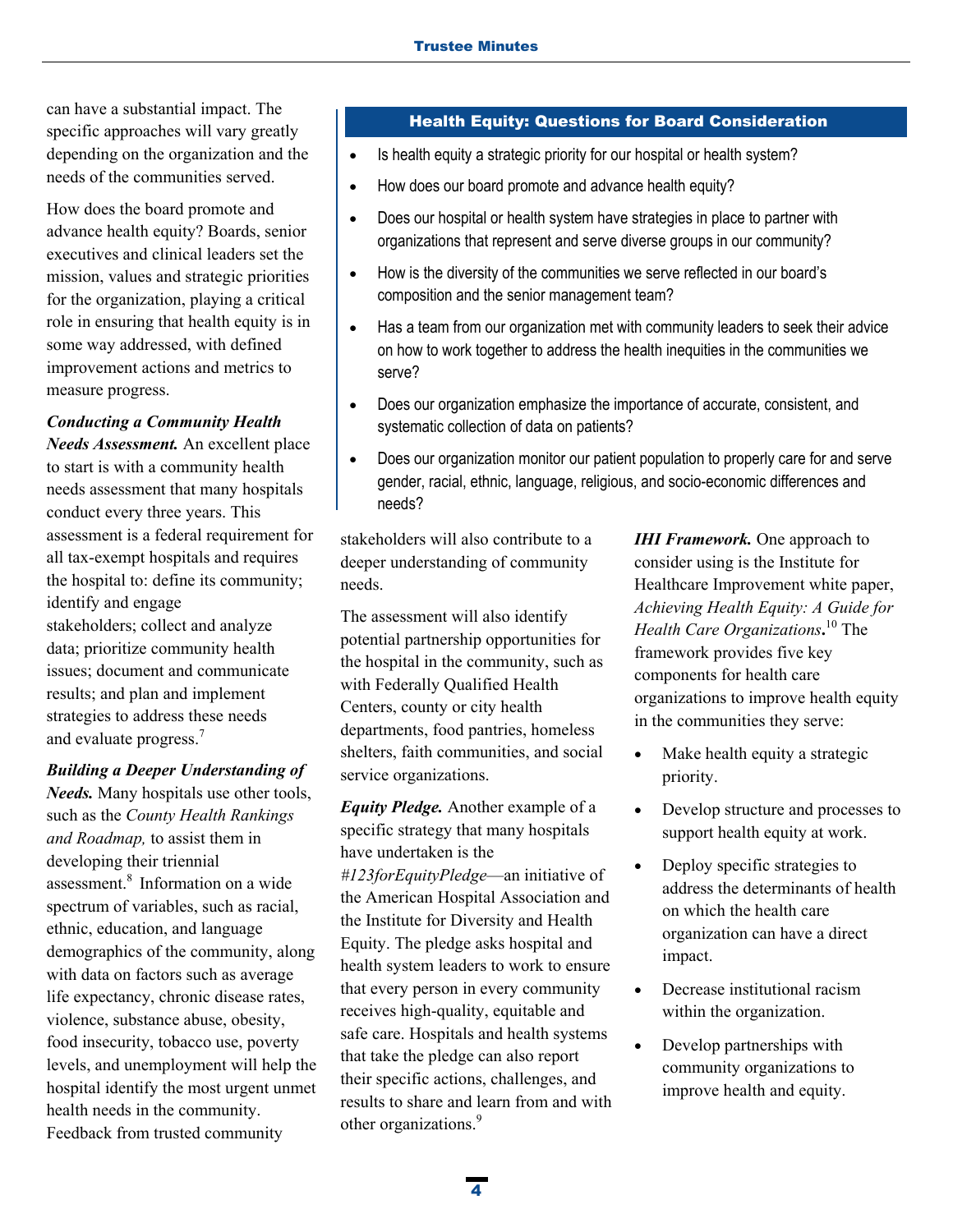

# Meaningful, Measurable Goals

Although it will be up to senior management and clinical leaders to ensure that the strategic improvement activities are implemented in practice, *the board is responsible for seeing that the plans are being followed.*  Metrics should be established in advance to evaluate progress toward goals. This performance data should be reported to the board or its designated committees (such as Quality, Strategic Planning, or Community Outreach) at

defined intervals, such as quarterly. Data that the board will want to monitor will depend on the specific improvement initiatives that are underway, and with enough specificity to identify trends and gaps.

Even the most well-intentioned effort to reduce disparities is less likely to succeed if it's not part of a broader culture of equity. When staff recognize that disparities exist within the organization and view inequality as an injustice that must be redressed, that organization has a strong culture of equity.<sup>11</sup>

### **Prioritizing** Collaboration

Individual health care organizations cannot independently do everything that is needed to fulfill their mission commitment to the community and health equity. Thinking and operating independently fails to leverage and maximize the opportunities that come with joint efforts and shared resources. These realities are prompting

hospitals and health systems to develop partnerships with a wide range of other agencies, including public health, social service organizations and other hospitals in their communities.

Developing and governing successful community partnerships requires high levels of trust and engagement among community agencies and organizations, coupled with the ability to envision a future where health and health care looks different and is better than it is today.

There is no single model of partnership or governance that will meet each community's unique needs. As boards evaluate and prioritize the community's needs and the depth of the organization's resources, trustees must know the power and potential of leveraging community partnerships can help to fulfill the organization's mission and commitment to achieving health equity.

# Funding Health Equity Initiatives

A major responsibility of the hospital board is to ensure that strategic activities are adequately funded, including those addressing health equity. This will require the board and senior management to carefully consider and prioritize what is feasible to accomplish, weighing community needs with financial capabilities. The hospital may need to seek external grant funding or philanthropy in order to fund health equity initiatives, something that board members may be called upon to support.

*This content was developed by governWell, www.governwell.net.* 

#### Sources and More Information

- 1. Institute of Medicine Institute of Medicine (US) Committee on Quality of Health Care in America. Crossing the Quality Chasm: A New Health System for the 21st Century. Washington (DC): National Academies Press (US); 2001.
- 2. Braveman P, Arkin E, Orleans T, Proctor D, and Plough A. What Is Health Equity? And What Difference Does a Definition Make? Princeton, NJ: Robert Wood Johnson Foundation, 2017.
- 3. Oppel, RA, Gebeloff, R, Lai, KKR, Wright, W, and Smith, M. The Fullest Look Yet at the Racial Inequity of Coronavirus. *The New York Times,* July 5, 2020.
- 4. The Centers for Disease Control and Prevention. Coronavirus: People at Increased Risk. 2020. www.cdc.gov/coronavirus/2019 ncov/need-extra-precautions/index.html.
- 5. World Health Organization. Social Determinants of Health. www.who.int/social\_determinants/sdh\_definition/en/
- 6. American Hospital Association. *Presentation on Addressing Social Determinants of Health*. Accessed March 2021. www.aha.org/ addressing-social-determinants-health-presentation.
- 7. Association for Community Health Improvement. Community Health Assessment Toolkit. 2017. www.healthycommunities.org/ resources/community-health-assessment-toolkit.
- 8. Robert Wood Johnson Foundation. County Health Rankings and Roadmap, 2020. www.countyhealthrankings.org/explore-health -rankings.
- 9. American Hospital Association. *Equity of Care: A Toolkit for Eliminating Healthcare Disparities*. 2017.
- 10. Institute for Healthcare Improvement. Wyatt R, Laderman M, Botwinick L, Mate K, Whittington J. *Achieving Health Equity: A Guide for Health Care Organizations*. IHI White Paper. Cambridge, Massachusetts: Institute for Healthcare Improvement; 2016.
- 11. Robert Wood Johnson Foundation. Culture of Health. Accessed March 2021. www.rwjf.org.
- 12. American Public Health Association. Creating the Healthiest Nation: Advancing Health Equity. Accessed March 2021. www.apha.org.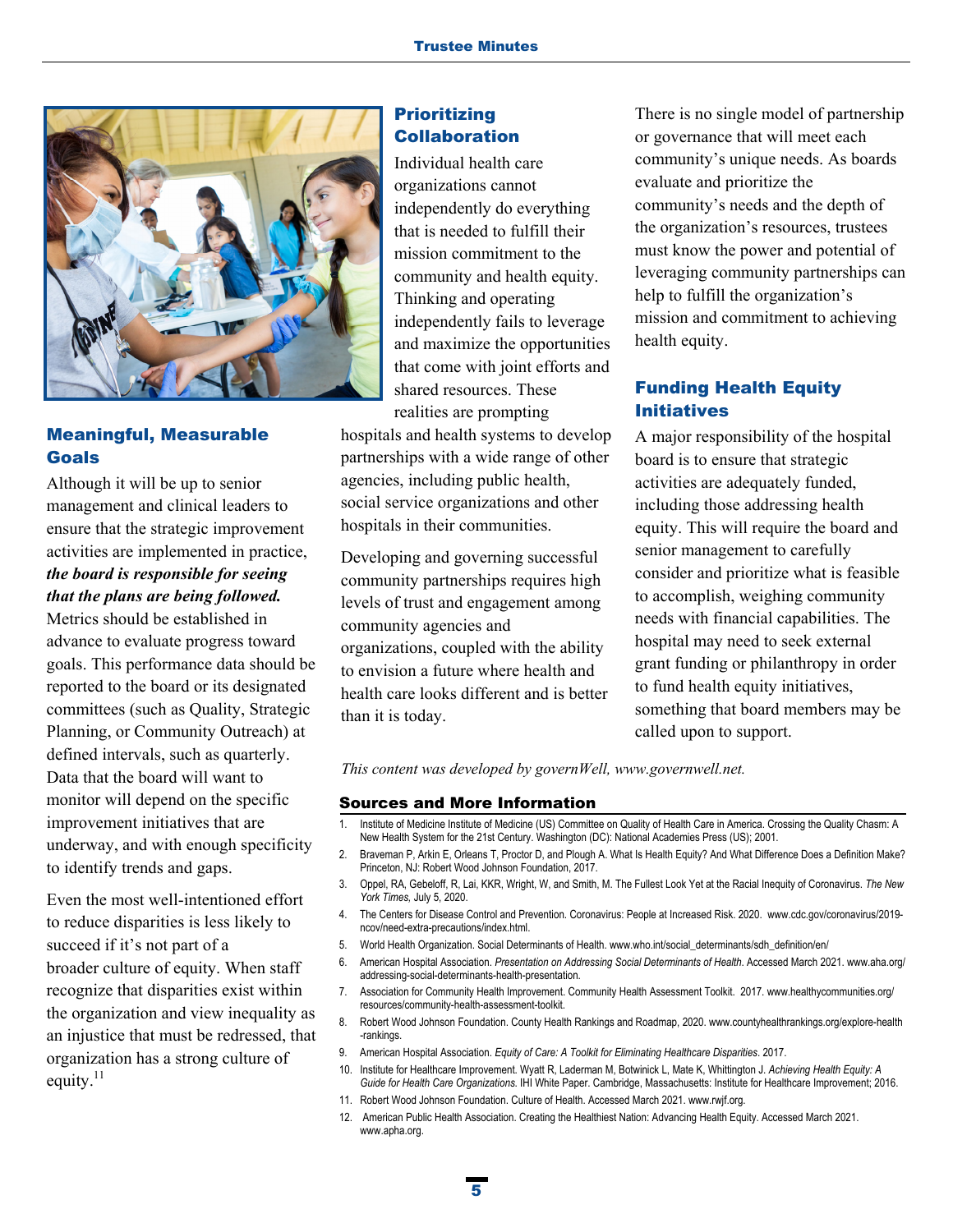#### BOARDROOM BASICS

# Effective Leadership on Quality and Patient Safety Starts with Understanding the Board's Role

Oversight of quality and safety is a board responsibility that extends across the organization. It cannot be delegated. Accountability in quality and safety encompasses all of the services that the organization provides, well beyond the four walls of the hospital.

he board sets the quality and safety goals and holds the administration and medical staff accountable to achieve them. The board is also responsible for credentialing and re-credentialing of the medical staff, which includes not only physicians but non-physicians who provide a medical level of care when diagnosing and treating patients (including advance practice nurses, physician assistance, psychologists, and others).

# The Current State of Safety in Hospitals

Health care in America is criticized for its high cost and low quality. When the Institute of Medicine (now called the National Academy of Medicine or NAM) published its report *To Err is Human* in 1999, it estimated between 44,000—98,000 people died in hospitals annually as a result of preventable medical errors. Since that report, other reports have been published estimating there are significantly more preventable deaths annually, and still others calculating the large amount of financial "waste" that takes place in the U.S. health care system.<sup>1</sup>

For example, research indicates that about *one in ten patients in the U.S. develop an adverse event during hospitalization* (such as a health care acquired infection or preventable adverse drug event). Another study found that half of all surgeries had a medication error or adverse drug event.<sup>9</sup>

According to research published in the Journal of the American Medical Association (JAMA), waste accounts for approximately one-quarter of U.S. health care spending. The authors estimated the waste to be between \$760 billion—\$935 billion annually. Because no other country spends more on health care than the United States,

these numbers seem all the more impactful. $^{2}$ 

Health care leaders are working to reduce waste and errors, and public and elected officials are concerned and taking action. Yet errors occur in hospitals every day. Regardless of the nature or scope, medical errors significantly impact quality of care, patient

satisfaction, medical staff and employee morale, cost of care, insurance contracts, and reimbursement.

Boards of trustees must take strong, organized action to establish and nurture an organizational accountability and culture that continually seeks to improve quality and patient safety at every turn. Board members individually, and collectively, can make a big difference in quality and patient safety.

*The ultimate goal of excellent care is zero harm.* The Joint Commission describes the process of achieving zero harm through highly reliable care. In health care, that means that care is consistently excellent and safe across all services and settings. $3$ 

# Understanding Systemic **Challenges**

The health care system has wideranging opportunity for improvements to be made relating to lack of leadership, lack of a safety-focused culture, lack of sustaining improvements, and inadequate systems.

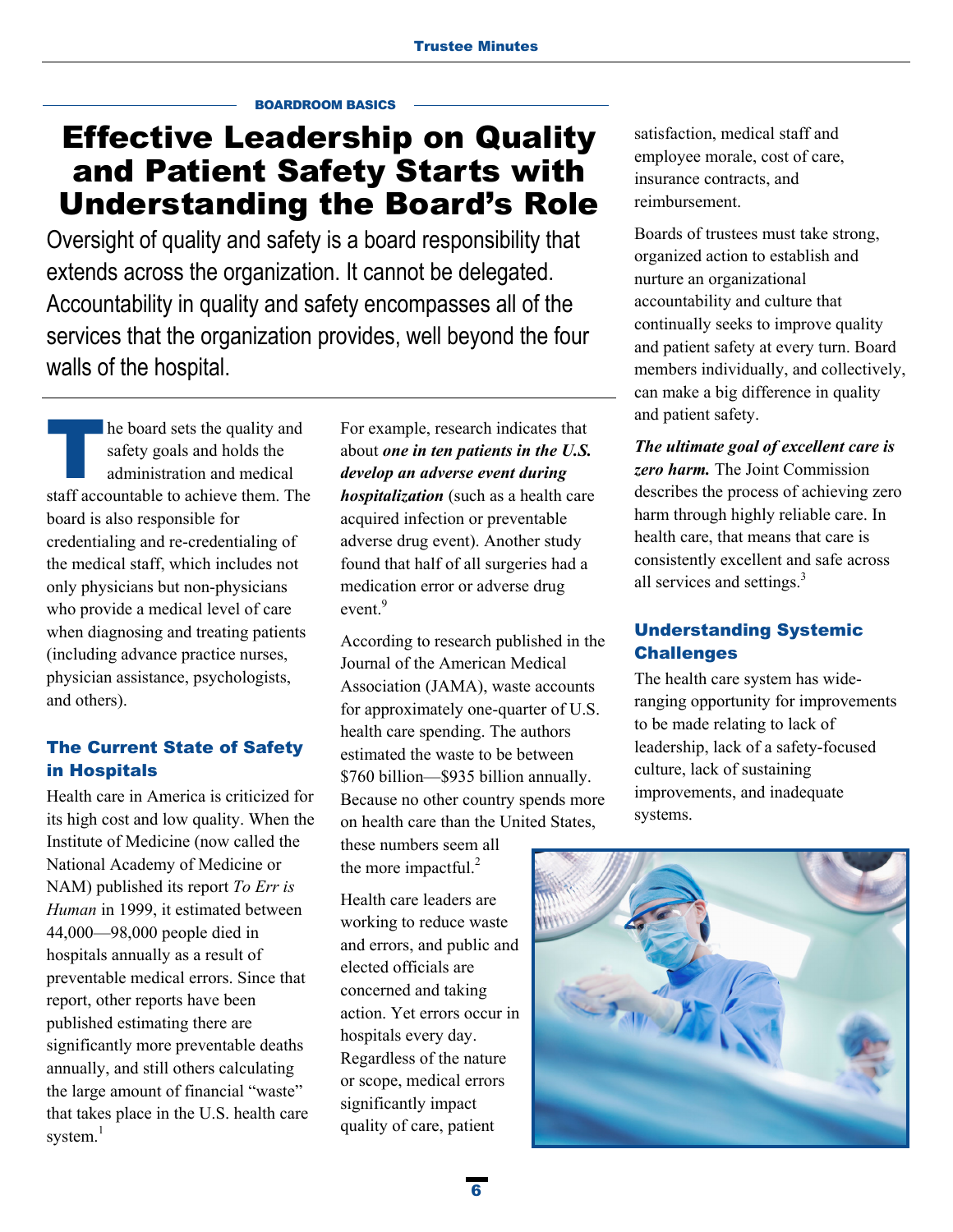Physicians and nurses do their best every day to provide great care in the very complex environment of health care. The majority of errors are caused by health care systems or processes which are faulty, too complicated, or fragmented.

For example, medications have brand names and generic names, and the names may look and sound different. In addition, packaging changes, labels, and variations in dosages (such as pill vs. injection) can cause confusion. "Look-alike, sound-alike" drugs aptly describes this challenge, and it is no wonder that adverse drug events are the most common type of health care adverse event.

Understanding the nature of system failure and fragmentation, boards must ask: "What can our hospital do to improve our systems to support safe, high quality care?"

# Quality and Patient Safety are Job One

Too often boards of trustees assume that quality and safety problems are not an issue unless they hear otherwise. Boards should ask questions to identify areas with the greatest need for improvement. Questions boards should be asking include:

- How good is our quality? How do we know?
- Where do we want our quality to be, and by when? How do we sustain our quality improvements?
- What is our "culture" of quality and safety? Are errors reported, including by management to the board?
- What does the public expect from us?
- What should we be measuring?
- Do we publicly disclose our quality and safety performance, and to what degree?
- What quality and safety issues are emerging as areas we should begin to address?

Boards of trustees should embrace their role in patient safety for moral, ethical, legal, and financial reasons. Board members must understand that they are liable for the care provided; that medical errors significantly impact health care costs; and that better patient quality and patient safety are key components of "staying on top" in a highly competitive environment.

Patients have the right and expectation to receive excellent care regardless of the size of their health care provider. Board accountability for quality and safety is the same regardless of the size of the organization.

*Board Liability.* It is ultimately the board's responsibility to ensure that their organization is taking clear, appropriate measures to provide the safest health care in the most efficient and effective manner. By understanding where quality and safety risks are emerging, the board can proactively take steps to eradicate or prevent errors from happening. This essential connection between risk management and quality improvement is key for boards to understand.

As a result, continually seeking education about current trends and implications must be a board priority. Boards should regularly review key

## Six Aims for the Health Care System

The Institute of Medicine (now the National Academy of Medicine) helps boards by defining "six aims" for the health care system. These are six areas hospital trustees and leaders should watch for in their organization as care is discussed. 4

- **Safe:** Avoiding harm to patients from the care that is intended to help them.
- **Effective:** Providing services based on scientific knowledge to all who could benefit and refraining from providing services to those not likely to benefit.
- **Patient-centered**: Providing care that is respectful of and responsive to individual patient preferences, needs, and values and ensuring that patient values guide all clinical decisions.
- **• Timely:** Reducing waits and sometimes harmful delays for both those who receive and those who give care.
- **Efficient:** Avoiding waste, including waste of equipment, supplies, ideas, and energy.
- **Equitable:** Providing care that does not vary in quality because of personal characteristics such as gender, ethnicity, geographic location, and socioeconomic status.

Board members must have measures that demonstrate how their organization is performing in each of these six areas.